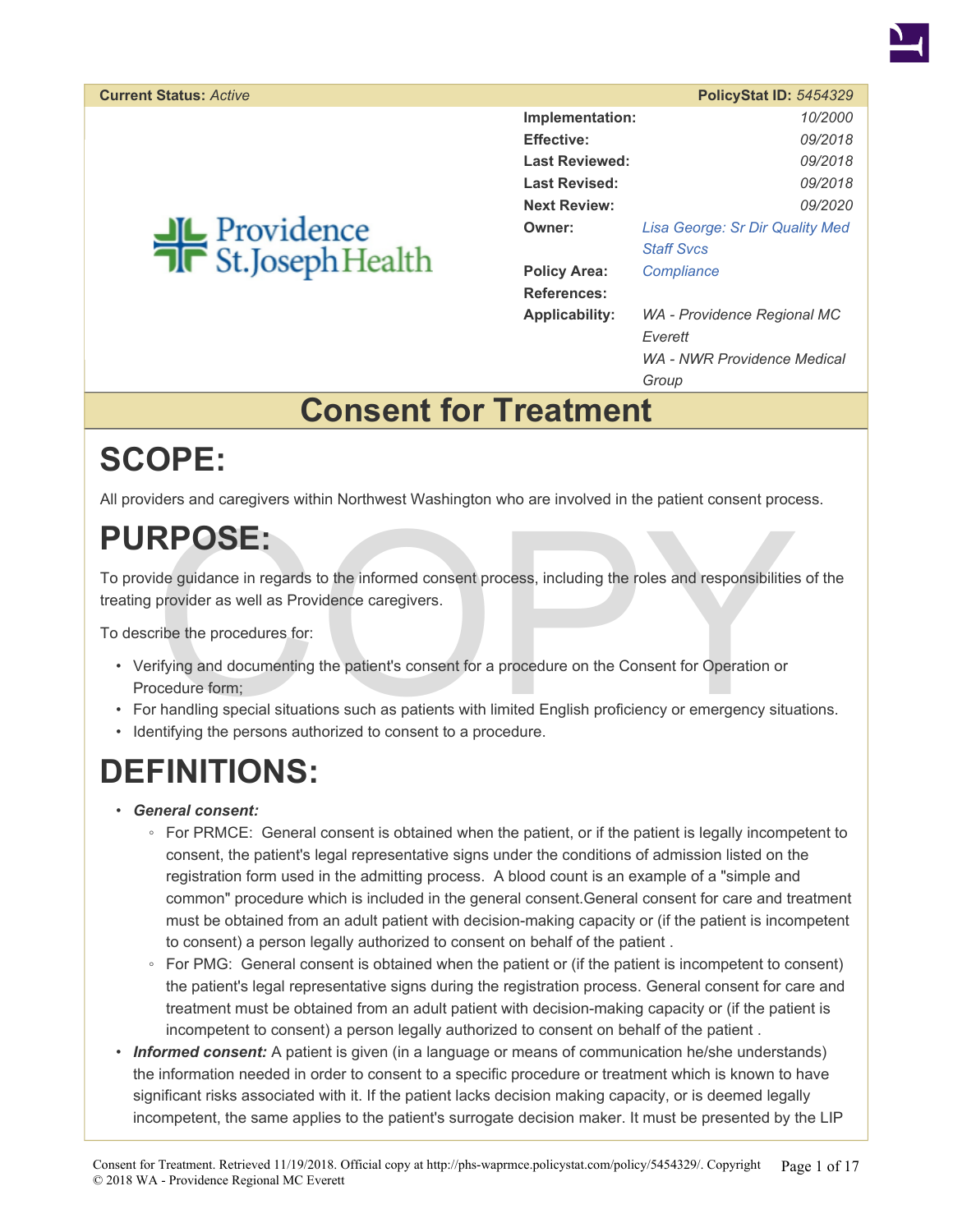doing the procedure, except in those unique circumstances, such as a PICC line placement where the team member responsible for doing the procedure would be responsible for obtaining the informed consent. As a general rule, the LIP is responsible for obtaining informed consent; there is one exception to this rule; The RT receives informed consent on behalf of the radiologist for CT studies with contract and must include the discussion of the risks, benefits, alternatives and the alternative of not doing the procedure or treatment.

- Lack of decision making capacity.
- Competency
- *Invasive Procedures:* Invasive procedures are defined by Medical Staff Bylaws Section 11.3 (See Appendix C for a more comprehensive list.)
- *Licensed Independent Practitioner (L.I.P.)* An L.I.P. is a health care provider licensed by the state of WA and duly qualified to provide independent care in the hospital. M.D.'s, D.O.'s, ARNP's and midwives are L.I.P.'s. Note: although Physician Assistants are not L.I.P.'s, they are able to provide patients with informed consent for procedures that they will perform under the sponsorship of a physician.

# **POLICY STATEMENT:**

Caregivers will take all reasonable steps to assure the necessary consents for admission, hospital, and medical treatment are obtained in writing from the patient (or his/her legal representative) in accordance with the applicable standards, regulations, and laws of the State of Washington.

- 1. *A general consent* is included on the conditions of admission form. This general consent is obtained in writing (whenever possible) from the patient or (if the patient is incompetent to consent) his/her legal representative by the hospital staff at the time of admission or registration for hospital services.
- general consent is included on the conditions of admission form. This general consent is obtainting (whenever possible) from the patient or (if the patient is incompetent to consent) his/her legeresentative by the hospital 2. *Informed consent is required for procedures or tests that are complex, invasive, and/or involve the risk of serious injury*, e.g., blood transfusions, chemotherapy, surgery, anesthesia or analgesia, or non-routine diagnostic procedures such as myelograms, arteriograms, and pyelograms. Appendix C provides a list of many procedures that should be considered to be "invasive".
- 3. *Responsibility of the Licensed Independent Practitioner (L.I.P.).* The L.I.P is responsible for identifying and explaining the procedures requiring informed consent to the patient as well as documenting that the patient has given informed consent. L.I.P.'s are responsible for disclosing to their patients information that they know, or should know, would be regarded as significant by a reasonable person in the patient's condition and circumstances in order for the patient to accept or reject the proposed treatment or procedure. The explanation should include:
	- a. The nature of the treatment or procedure;
	- b. The risks, complications, and expected benefits or effects of the treatment or procedure;
	- c. Any alternatives to the treatment or procedure and their risks and benefits; the risks and prognosis if the procedure is not done.
	- d. Who will actually perform the procedure
- 4. *Responsibility of the anesthesia/sedation physician***.** If anesthesia or sedation is to be provided, the anesthesia or sedation physician must determine that the patient has been informed and acknowledges an understanding of the risks and consequences associated with the administration of anesthesia or sedation.
- 5. *Hospital staff's role.* The hospital staff's role in the informed consent process is to verify the patient's informed consent has been obtained by the responsible practitioner prior to performance of any invasive procedures. This verification is obtained in writing by the hospital staff whenever possible using the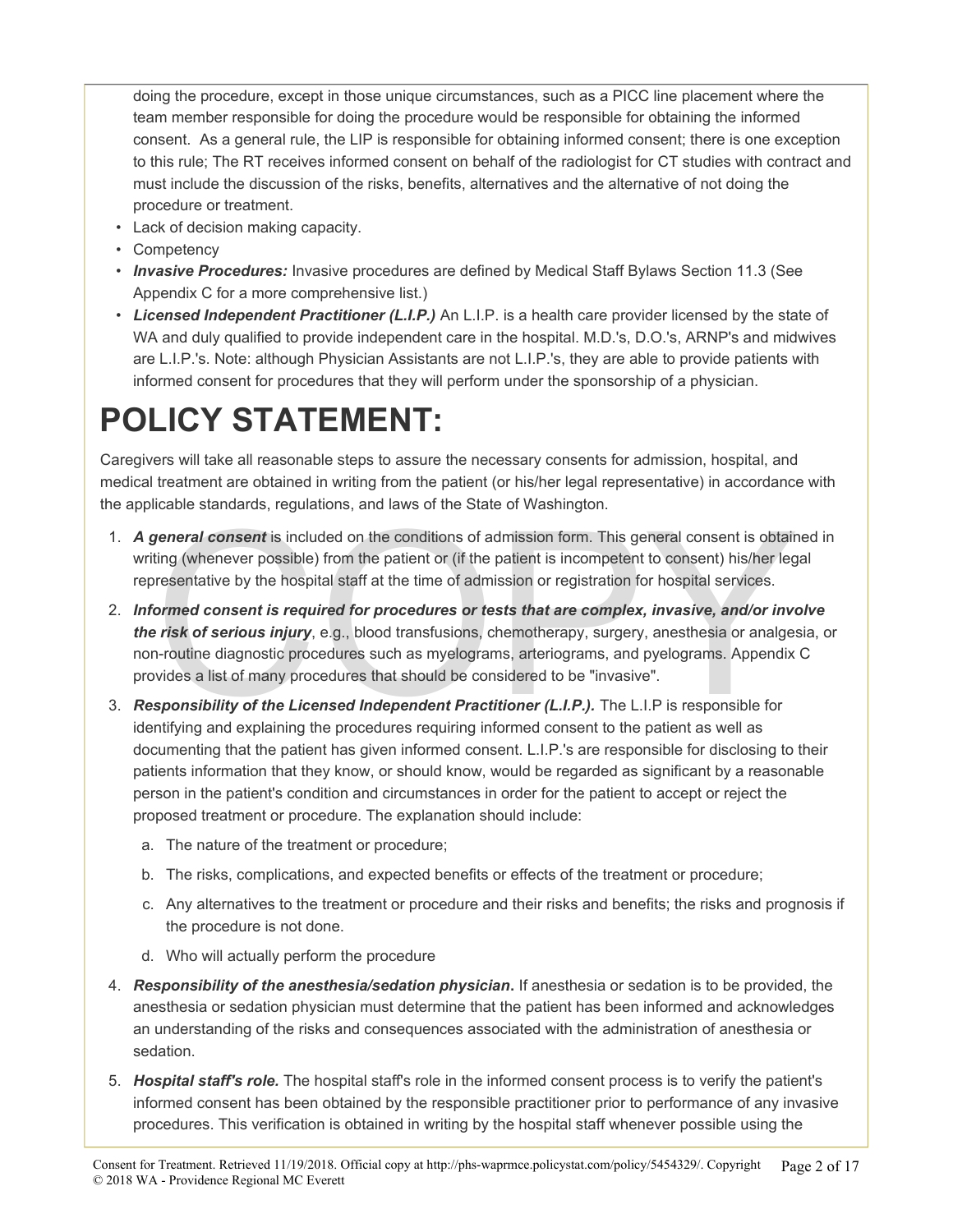"Consent for Operation, Treatment or Procedure" form prior to the surgery or procedure.

6. *Failure to obtain the patient's consent* in accordance with applicable legal standards may result in a charge of battery, negligence, and/or unprofessional conduct.

### **GENERAL PRINCIPLES OF CONSENT**

#### 1. *Who May Consent to a procedure/treatment?*

See Appendix A: Who may give an informed consent? for more information regarding whether a patient can be deemed "competent" for purposes of giving consent.

- a. *Competent Patient.* If the patient is competent, the patient has the right to consent to, or refuse, treatment. (See Appendix A)
- b. *Minor/Incompetent Patient.* If the patient is incompetent, either as set forth by law (for example, because the patient is a minor), or by reason of a condition (for example, the patient is unconscious or demented), the determination of who may consent depends upon whether a third person has the legal capacity to consent to treatment on behalf of the patient.
- c. *Patient should be alert and oriented.* In addition to being competent, a patient must also be alert and oriented in order to consent to or refuse treatment.
	- i. Reasonable effort should be made to obtain consent **prior** to the administration of a narcotic.
	- I. If a patient appears alert and oriented but has received a narcotic recently that could affer patient's judgment, then exploratory questions of the patient should be asked to test for alertness and orientation before ob ii. If a patient appears alert and oriented but has received a narcotic recently that could affect the patient's judgment, then exploratory questions of the patient should be asked to test for alertness and orientation before obtaining the patient's consent.
		- I. Suggested questions include: "Can you please tell us your name and today's date? Please explain what procedure is being done today" or "Please explain why you are being treated today".
		- II. If the patient's appearance, mannerisms and/or responses to such exploratory questions do not support an alert and oriented state, then a third person who has the legal capacity to consent to treatment should complete the consent. Document observations and verbal responses in support of an alert and oriented state if it is questionable.

#### 2. **Communication Issues**

#### a. *Limited English Proficiency Patients*

- i. A L.I.P obtaining informed consent is responsible for determining whether their patient's or patient's lawfully authorized representative's preferred language is English.
- ii. If the preferred language is **not** English, all consent discussions must take place in the language of preference of the patient or lawfully authorized representative with the assistance of an interpreter.
- iii. Whenever possible, a professionally trained interpreter should be used. Refer to ["Interpreter](https://phs-waprmce.policystat.com/policy/1973242/latest/?z=eyJpIjowLCJtIjoidHlwZWFoZWFkIiwidCI6MTQ5ODY5ODc2NTY4OCwidyI6WyJpbnRlcnByZXQiXX0) [Services"](https://phs-waprmce.policystat.com/policy/1973242/latest/?z=eyJpIjowLCJtIjoidHlwZWFoZWFkIiwidCI6MTQ5ODY5ODc2NTY4OCwidyI6WyJpbnRlcnByZXQiXX0) policy and check the Northwest home page for information about [interpreter services.](http://in.providence.org/nwr/resources/Interpreters_Aids/Pages/default.aspx)
- b. *Patients with Other Communication Barriers* arrange for consent discussions to take place using a communication modality in which the patient is fluent.
	- i. For the blind, verbal translation in the appropriate language is normally sufficient.
	- ii. For the deaf, written communication or sign language through a professionally trained medical interpreter may be used. A deaf person may indicate that they require a sign language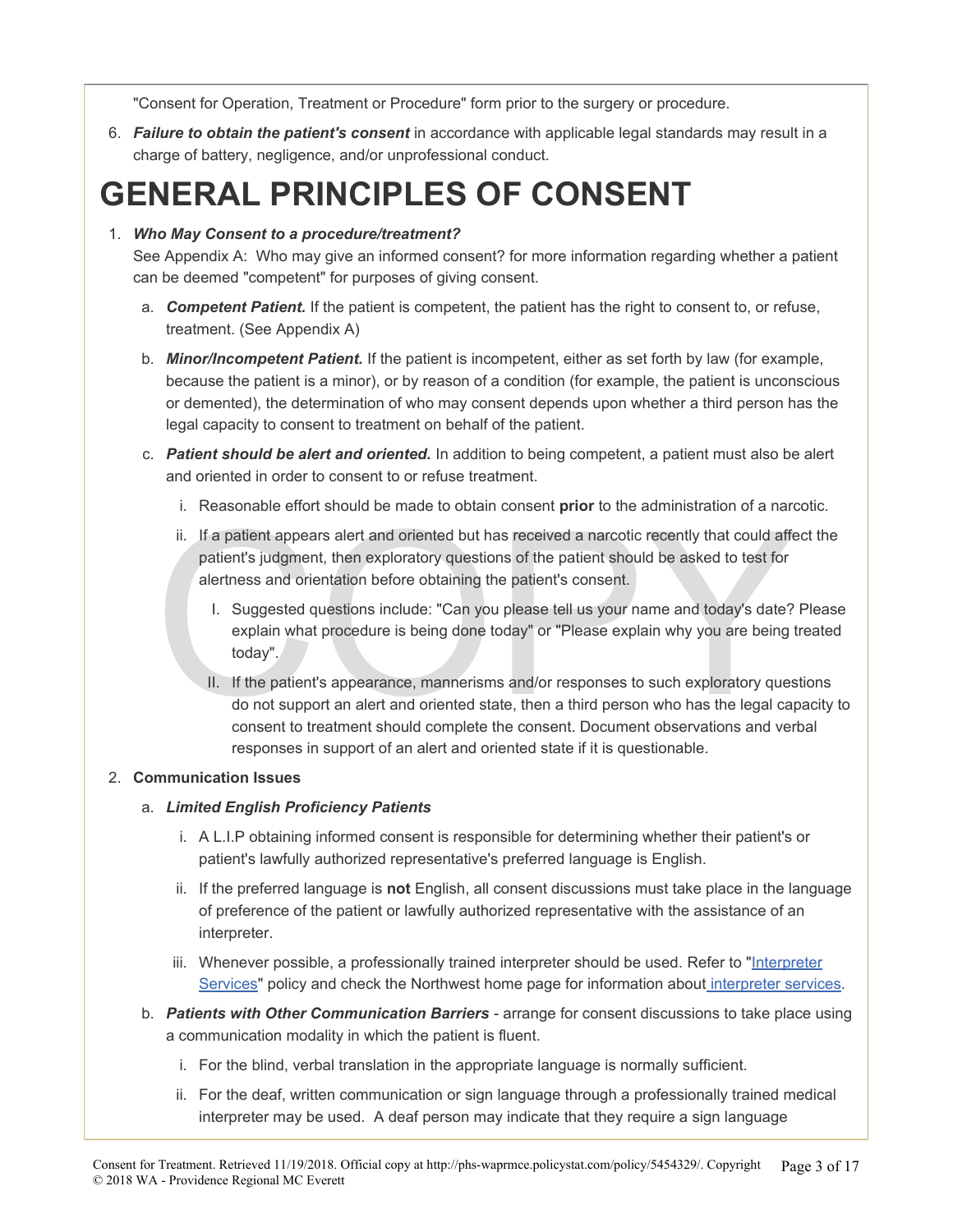interpreter and they should be given the same consideration as a patient with limited English proficiency.

iii. Other handicap manifestations such as muteness should be dealt with appropriately.

#### c. *Documentation of interpreter Services*

- i. Enter in Epic who acted as interpreter and the language used.
- ii. At top of the consent form, check that a certified medical interpreter was used.
- iii. For pre-translated Consent Forms, the patient and witness will sign the form in the language of the patient. The English version of the form will be attached and kept as part of the permanent medical record.

#### 3. *Consent by Telephone, Telegram, Facsimile or Letter*

- a. Consent for medical or surgical treatment should be obtained by telephone, telegram, facsimile, or letter only if the person(s) having legal capacity to consent for the patient is not available in person.
- b. Consent by telephone should be witnessed by 2 people, at least one of whom must be licensed. The witnesses will remain on the line during the consent conversation. Both of these witnesses to the consent conversation will sign and note date and time of the conversation in the appropriate section of the consent form.
- In situations in which the consent is granted either by telephone, letter, facsimile, or telegram,<br>documentation in the medical record must be sufficiently extensive to explain why consent wa<br>obtained in this manner.<br> $\bigcirc$ c. In situations in which the consent is granted either by telephone, letter, facsimile, or telegram, the documentation in the medical record must be sufficiently extensive to explain why consent was obtained in this manner.

### **PROCEDURE**

- 1. *Documentation by L.I.P that Informed Consent has been Obtained* Documentation of the procedural L.I.P.'s communication with the patient will documented by **one** of the following methods:
	- a. An informed consent document with risks, benefits, and alternatives included, and placed in the PRMCE chart, signed by the L.I.P.
	- b. The dictated report or progress note with risks, benefits, and alternatives included.
- 2. *Role of Hospital Staff Members in Verifying that Informed Consent has been Obtained* Staff's role in the consent process is limited to verifying that the L.I.P. has obtained the patient's informed consent before the L.I.P. performs the procedure.
	- a. Verify that the patient understands the procedure and has had questions answered by the L.I.P. **Contact the L.I.P. if the patient appears to be uninformed about the procedure or has questions which need to be addressed before the procedure is started**.
	- b. Obtain documentation of the patient's understanding by helping the patient to complete a PRMCE consent form.
	- c. Witness the signature of the patient or legal decision maker on the appropriate sections of the consent form.

#### 3. *PRMCE's Consent for Procedure Form*

This form is completed for all patients undergoing an operation or invasive procedure at PRMCE and documents that a patient is consenting to an invasive procedure. The PRMCE Procedural Consent form should be signed and witnessed at PRMCE prior to the procedure but after the L.I.P. has completed the informed consent process. The form has two unique sections: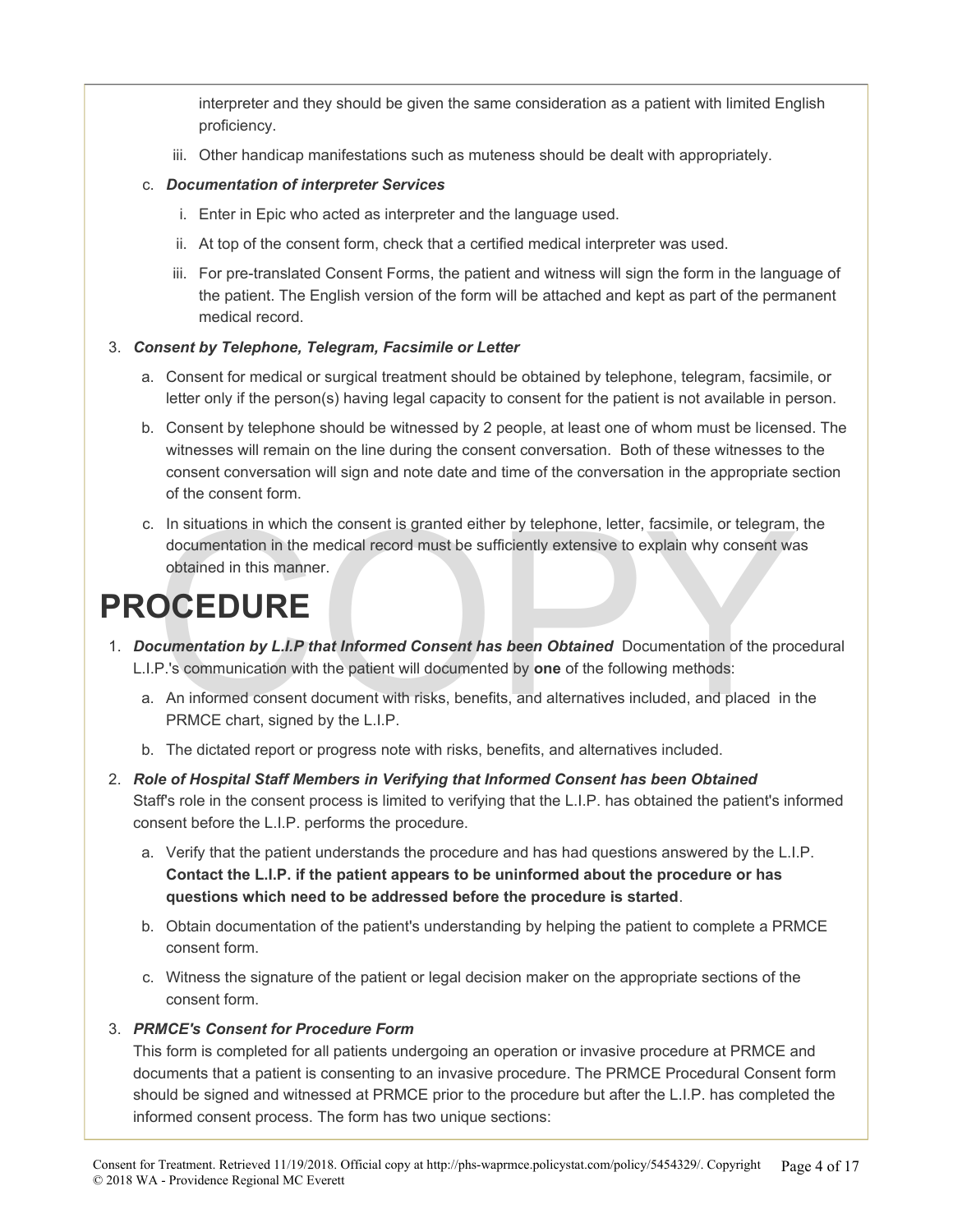- 1. Consent for Procedure.
	- i. Complete the name of the procedure based upon the written order of the proceduralist. Procedure names must be written in full; abbreviations are not acceptable.
	- ii. Complete the name of the provider who will do the procedure.
- 2. **Consent for transfusion of blood** and blood components.
	- i. *Process if Patient Refuses to Give Consent for a Transfusion.* If the procedural L.I.P. has discussed transfusion with the patient but the patient refuses to give consent for a transfusion then PRMCE staff should take the following steps:
		- I. Offer flier "Frequently asked questions about blood transfusion".
		- II. Have patient sign refusal option on consent form and witness.
		- III. Ask the patient to read & sign the "Release of Liability regarding Refusal of Blood Products" form.
		- IV. Contact the L.I.P.
		- V. Notify the department in the event a procedure will be delayed.
		- VI. Notify Blood Conservation Management Specialist.
	- ii. If the patient is receiving only a transfusion, a separate "Consent for Transfusion of Blood and Blood Components" #35230 may be used.

#### 4. **Patient Confirmation/Witnessing/Copies**

All PRMCE Consent forms should be signed and witnessed at PRMCE, prior to the procedure but after the L.I.P. has completed the informed consent process

- ii. If the patient is receiving only a transfusion, a separate "Consent for Transfusion of Blood<br>Blood Components" #35230 may be used.<br>
tient Confirmation/Witnessing/Copies<br>
PRMCE Consent forms should be signed and witness a. *Patient's Signature.* After consideration of the information provided by the L.I.P., including an opportunity to ask questions, the patient (or his/her legal decision maker) should indicate their consent on each appropriate section of the consent form by signing at the bottom of the page. The date and time of signing should also be recorded, along with the signature of a witness.
- b. Expand this section to include patients without decision making capacity
- c. *Witnessing.* Generally, PRMCE staff serve as witness to the patient's signature but the witness may also be an L.I.P. Each section of the form may be witnessed separately.
- d. *Copies.* A copy of the consent form(s) signed by the patient (or his/her legal representative) may be given to the patient (or his/her legal representative) if they request it. A copy of the original signed consent form(s) shall be scanned in the patient's medical record.*.*
- 5. **SPECIAL CIRCUMSTANCES IN WHICH A L.I.P IS NOT REQUIRED TO OBTAIN FULL INFORMED CONSENT**

There are two special circumstances in which a L.I.P. is not required to disclose all of the information that is required to secure the patient's informed consent.

a. *Therapeutic privilege.* When the L.I.P. believes that fully informing the patient is not medically sound, because such a disclosure poses a serious threat to the patient, the L.I.P. may withhold the informed consent process.

Exercise of the therapeutic privilege requires the documented concurrence of a consulting L.I.P. who should not be directly involved in the patient's care. In addition, consultation from psychiatry and/or from the Ethics Committee may also be helpful.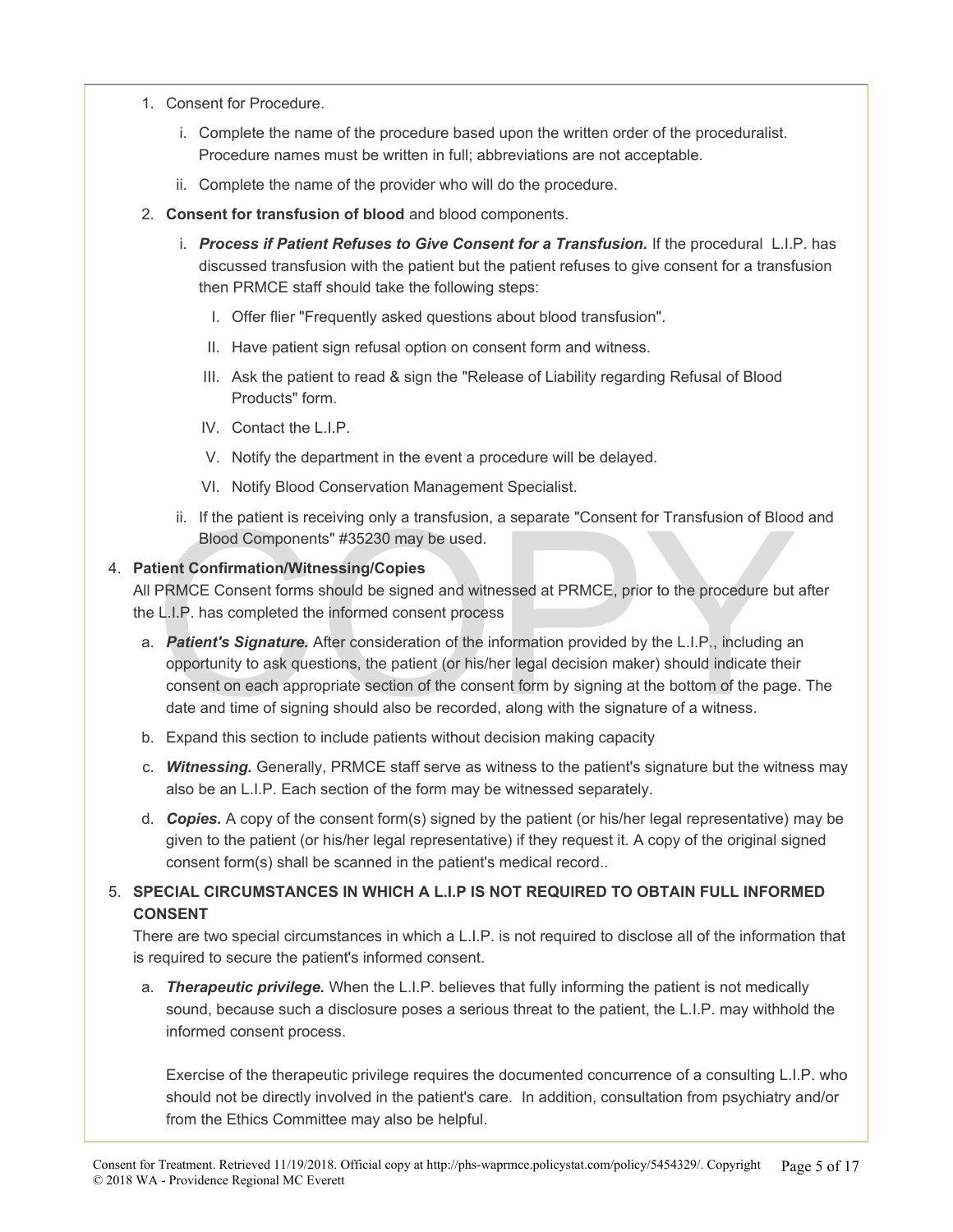Both L.I.P.'s should document in detail:

- i. The rationale for withholding the disclosure of the material information;
- ii. The material information disclosed to the patient;
- iii. Any material information not disclosed to the patient;
- iv. What material information was disclosed or not disclosed to the closest relatives; and
- v. That approval was secured for proceeding with the treatment or procedure when full disclosure to relatives was made.
- b. *Patient requests not to be informed.* Where the patient requests that he/she not be informed of the risks, etc. of a particular treatment or procedure, the L.I.P. should fully document in the patient's medical record the facts that resulted in this conclusion and that the patient has decision-making capacity. The L.I.P. should also document what, if any, information was disclosed to the patient.

#### 6. **EMERGENCY TREATMENT**

When a delay in treatment would jeopardize the life or health of the patient and the patient is unable to give an informed consent, the law recognizes an exception to the requirement for obtaining an informed consent.

- a. *Attempt to Obtain Consent.* If at all possible, an attempt to obtain consent for the medical or surgical treatment should be made. If written consent from the patient or his/her legal representative is impossible, verbal consent or consent by telephone in emergency situations may be utilized.
- Attempt to Obtain Consent. If at all possible, an attempt to obtain consent for the medical or surgical treatment should be made. If written consent from the patient or his/her legal represe is impossible, verbal consent o b. *Certification of Emergency.* Before emergency treatment is provided without obtaining consent, the attending L.I.P. shall determine that the treatment appears to be immediately required and necessary to prevent deterioration or aggravation of the patient's condition. This determination shall be charted by the L.I.P.
- c. *Treat Only the Emergency.* In proceeding without consent, only the required and necessary emergency medical care shall be performed. Unnecessary incidental treatment should be delayed until an attempt to obtain consent from the patient or his/her legal representative is made.
- d. *Knowledge of Facts Negating Consent.* The emergency care shall not be provided if the L.I.P. has knowledge of facts negating consent, e.g. an expression of religious beliefs or a valid Advanced Directive or Living Will.
- e. *When in Doubt.* When in doubt as to whether the consent is available or valid or the procedure necessary to save a life, err on the side of saving a life.
- f. Consent for Procedure Form. If the LIP has determined that an emergency treatment is warranted, the "Emergency Consent Exception" box can be checked on the Consent for Procedure form in lieu of obtaining signed consent.

#### 7. **REFUSAL TO ACCEPT TREATMENT OR TO SIGN A CONSENT FORM**

- a. If a patient or his/her legal representative refuses procedures advised by the attending L.I.P. or refuses to sign the consent form.
	- i. Attempt to resolve the patient's issues/concerns. Notify their L.I.P. who may be able to address the patient's concerns.
	- ii. Follow the steps outlined in the policy [Leaving Against Medical Advice and Patients Restricted](https://phs-waprmce.policystat.com/policy/1914623/latest/?z=eyJpIjogMH0) [From Discharge](https://phs-waprmce.policystat.com/policy/1914623/latest/?z=eyJpIjogMH0) and document the refusal on the Refusal of Examination, Advised Medical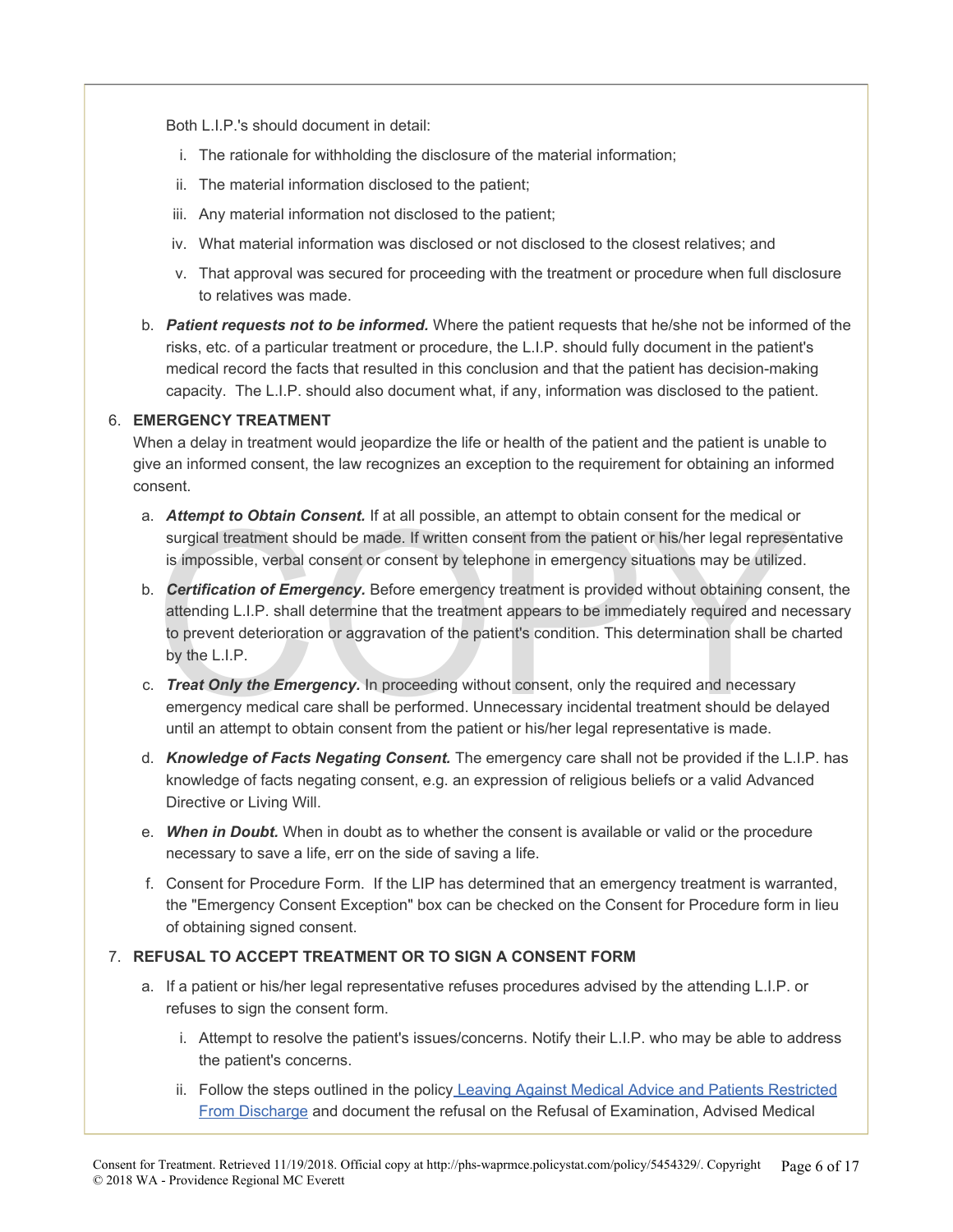Care, or Transfer form.

iii. The progress note should include a description of the nature of the refusal, the fact that the patient was informed of the possible consequences of a refusal and the fact that the patient or his/her representative persisted in the refusal.

#### 8. **DURATION OF CONSENT**

- a. *A Consent to a Medical Treatment or Procedure* is valid until the patient revokes the consent (verbally or in writing) or until the patient is discharged from the hospital, unless the consent form expressly states otherwise. A new consent is necessary:
	- i. if a change in a patient's condition requires a new procedure or
	- ii. if the risks or benefits of the procedure materially change as a result of the change in condition or
	- iii. the patient has a second, identical procedure during the same stay.
- b. *Consent for Blood Transfusion* is valid for only 30 days, or one admission, whichever comes first.Repeat transfusions are covered under the same Consent for Blood Transfusion if the transfusions are within a single admission or within 30 days.

#### 9. **Obtaining consent on an unidentified individual needing non-emergent treatment. This process is to be used if a patient presents for treatment using an assumed or false name and we are unable to establish the true identity of the individual:**

- is process is to be used if a patient presents for treatment using an assumed or false nar<br>are unable to establish the true identity of the individual:<br>Two witnesses along with L.I.P.(s) involved in the procedure should b a. Two witnesses along with L.I.P.(s) involved in the procedure should be present during consent discussions and both witnesses should sign the Consent for Treatment form and any Informed Consent documentation that the L.I.P. may have.
- b. Get a photo of the person who signs the consent form (the "No Identity Patient"), the L.I.P., and witnesses. Security or Patient Safety can help with the photos. Place photos in the chart and make these part of the permanent record.
- c. Document in the medical record that we have no ID to prove patient is who s/he claims to be.
- d. Add a dictated or handwritten addendum to consent document(s) stating something like "Patient presented under this name, with this diagnosis; appearance was \_\_\_\_\_\_\_\_\_\_\_. We think there is an identity issue and have shared this with the patient, but above patient states s/he is above patient and gives full consent for this procedure in the presence of these witnesses."

#### e. **Elective procedures:**

- i. If procedure is elective, it may be held pending an attempt to obtain appropriate identification. Clinical staff should work with the Administrative Supervisor/Patient Safety staff to try to get identification before proceeding to next steps. Security can assist with ID process as necessary.
- ii. Patient safety issues to consider: are the diagnostic tests and history and physical for the presenting patient or from another individual? Do we have correct allergy information?
- iii. Do the benefits of proceeding with the elective procedure outweigh the risks associated with doing an elective procedure on an individual?
- iv. L.I.P. will make the decision as to whether or not the procedure will move forward and may choose to work with his/her personal risk manager in making the decision.

## **Appendix A: Who may give an informed**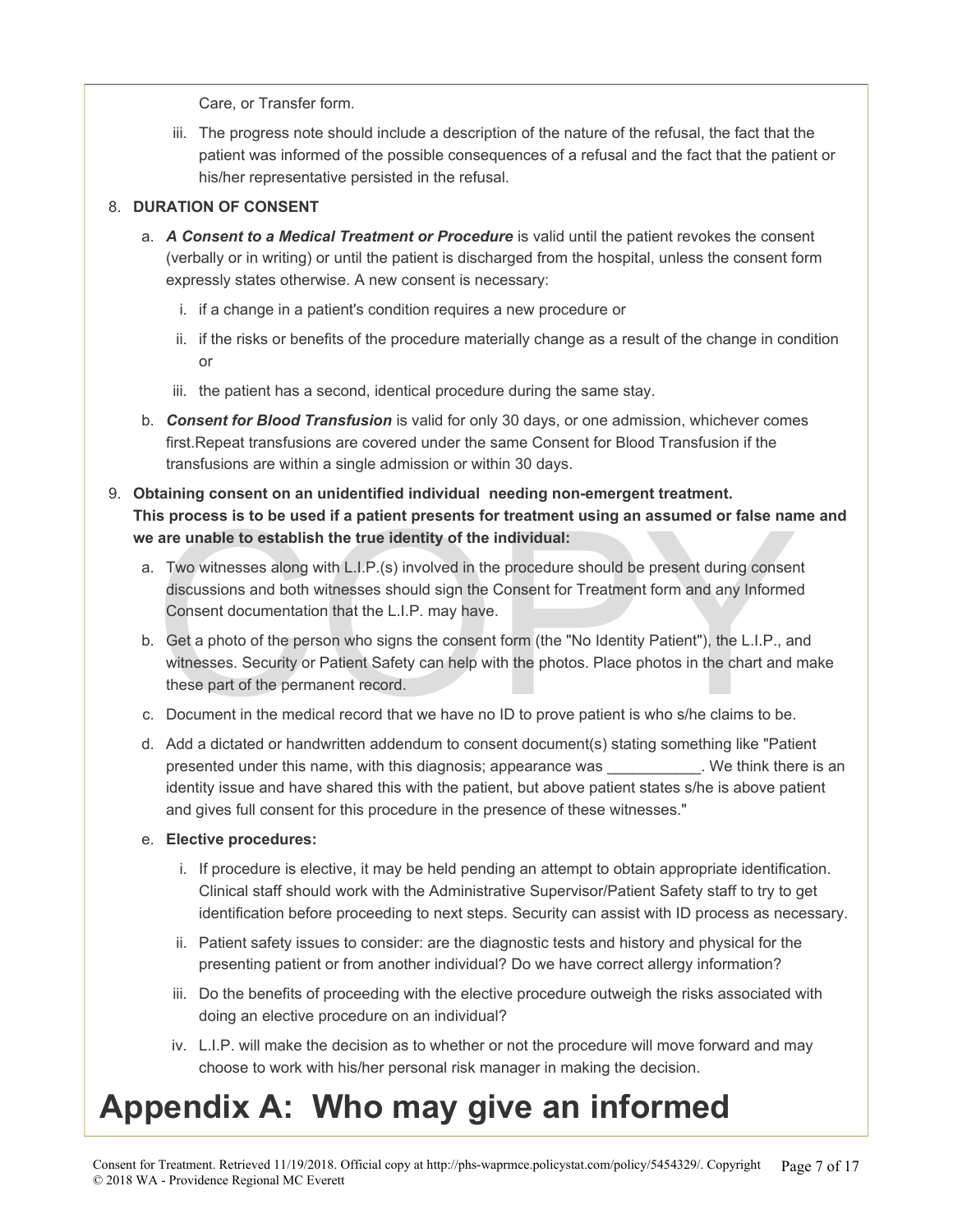### **consent?**

#### 1. **Adult Competent Patient**

An adult competent patient must sign his/her own consent/refusal to consent documentation. *If an adult competent patient is able to provide consent, no one else may provide substituted consent*; except a court of competent jurisdiction. ([RCW 26.28.010 Age of majority](http://apps.leg.wa.gov/RCW/default.aspx?cite=26.28.010), [RCW](http://apps.leg.wa.gov/RCW/default.aspx?cite=26.28.015) [26.28.015](http://apps.leg.wa.gov/RCW/default.aspx?cite=26.28.015)).

- a. **Definition of Adult.** An adult is a person who is 18 year or older, or who has legally married (regardless of a subsequent divorce or annulment).
- b. **Competency.** A patient may be considered to be mentally competent until such time as evidence to the contrary becomes obvious or known. A person lacks legal capacity to provide informed consent if they are unable, for any reason, to appreciate the information provided by the L.I.P. as to the decision on treatment, or to exercise his/her judgment. The patient must be of sound mind and not under duress. The consent should first be read by or read to the patient. The patient should know what is being signed. If in the judgment of the attending L.I.P., the patient is not considered to be of sound mind or mentally competent, as after a head injury, or when under the influence of drugs or alcohol, or when sedated, treatment must be deferred or consent from an authorized representative must be obtained, unless there is an emergency. (See [RCW](http://apps.leg.wa.gov/RCW/default.aspx?cite=11.88.010) [11.88.010](http://apps.leg.wa.gov/RCW/default.aspx?cite=11.88.010) for a discussion of legal incompetence).
- Incompetency. A patient may have been declared incompetent by a court, in which case a g will normally have been appointed to make a decision on behalf of the competent patient. In c where the patient has not been declared c. **Incompetency.** A patient may have been declared incompetent by a court, in which case a guardian will normally have been appointed to make a decision on behalf of the competent patient. In cases where the patient has not been declared as incompetent by a court, the attending L.I.P. should determine whether the patient is incompetent at the time the consent is sought to be obtained. The fact that the patient has made a medically irrational choice, or a choice with which most people would disagree, does not in and of itself warrant the conclusion that the patient is incompetent. A patient may also be incompetent at one point in time and not at another. Medication of a patient or severe pain may, but does not necessarily, cause a patient to become temporarily incompetent. The question is whether the pain or medication substantially interfere with the patient's ability to understand the information being provided or exercise responsive judgment.
- d. **Persons Authorized to Provide Informed Consent to Health Care on Behalf of Adult Incompetent Patient.** Persons authorized to provide informed consent to health care on behalf of an adult patient who is incompetent to consent shall be a member of the following classes of persons in the following order of priority per [RCW](http://apps.leg.wa.gov/RCW/default.aspx?cite=7.70.065) [7.70.065](http://apps.leg.wa.gov/RCW/default.aspx?cite=7.70.065):
	- i. The appointed guardian of the patient, if any;
	- ii. The individual, if any, to whom the patient has given a durable power of attorney that encompasses the authority to make health care decisions;
	- iii. The patient's spouse or state registered domestic partner;
	- iv. Children of the patient who are at least 18 years of age;
	- v. Parents of the patient; and
	- vi. Adult brothers and sisters of the patient.
- e. **Persons in custody of the Law**. A person in custody of a law enforcement agency must still give consent for medical treatment; except in the case of alcohol or drug blood tests. Under certain circumstances consent is implied (Drivers Implied Consent Law [RCW](http://apps.leg.wa.gov/RCW/default.aspx?cite=46.20.308) [46.20.308](http://apps.leg.wa.gov/RCW/default.aspx?cite=46.20.308)). See *Blood Alcohol Tests* in Appendix B for more details. If the person is unable to consent due to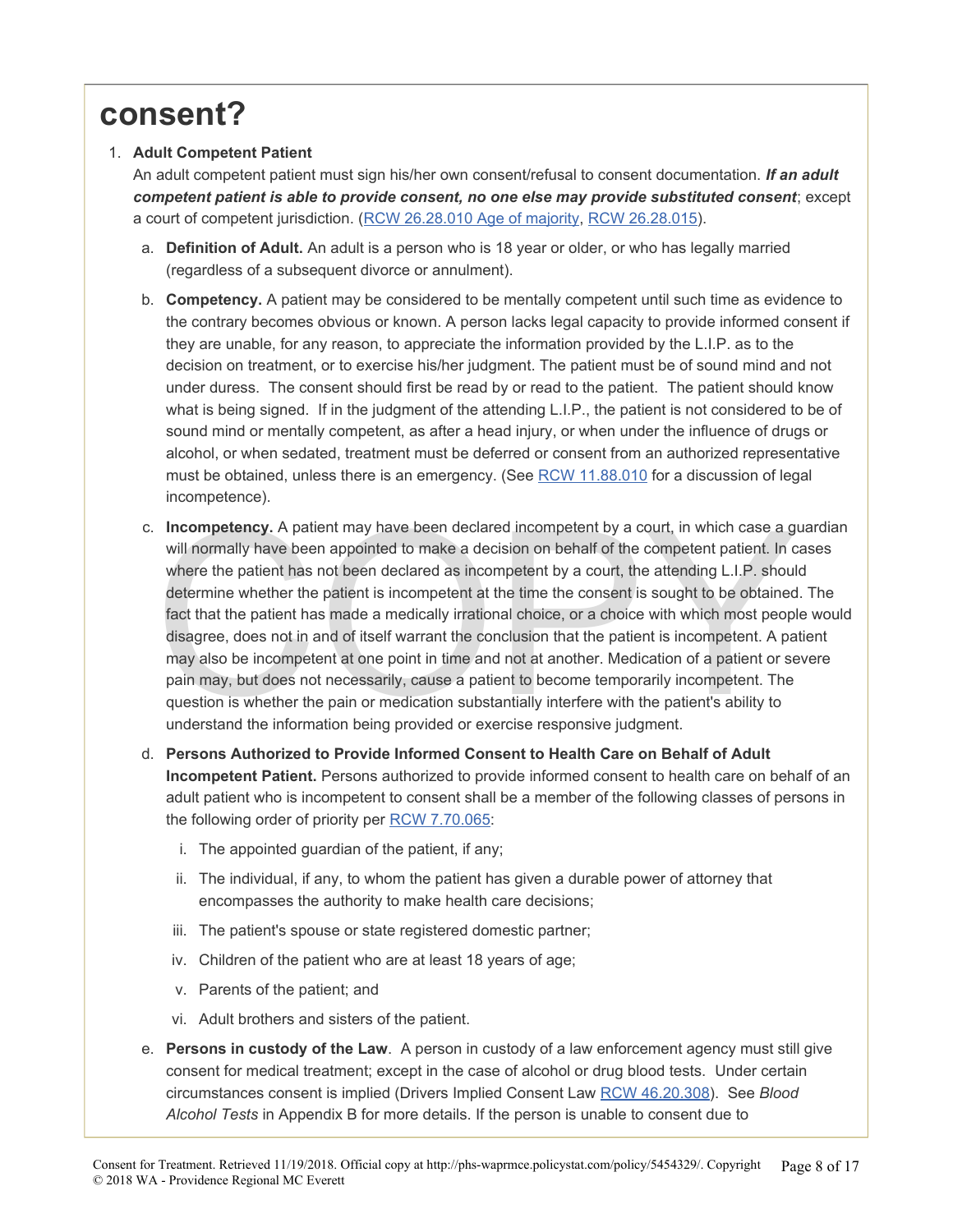incompetence, the surrogate decision makers are the same as outlined in the prior section.

- 2. **Minors General Rules to Consent (see exceptions in Section 3 below)**
	- a. An excellent one page summary of the primary areas related to minor consent is provided in the reference "Providing Health Care to Minors under Washington Law".
	- b. **Definition of a minor:** A minor is any person under the age of 18 who is not or has not been legally married.
	- c. *Informed consent discussions with minors should be conducted at a level that can be understood by the minor.*
	- d. **Questions?** Any questions about whether a minor can consent to his/her own treatment shall be directed to the Patient Safety Department.
	- e. .Per**sons authorized to provide informed consent to health care on behalf of a minor in the following order of priority per [RCW](http://apps.leg.wa.gov/RCW/default.aspx?cite=7.70.065) [7.70.065](http://apps.leg.wa.gov/RCW/default.aspx?cite=7.70.065):**
		- i. The **appointed guardian**, or legal custodian authorized pursuant to Title [26](http://apps.leg.wa.gov/RCW/default.aspx?cite=26) RCW, of the minor patient, if any;
		- ii. A **person authorized by the court** to consent to medical care for a child in out-of-home placement pursuant to chapter [13.32A](http://apps.leg.wa.gov/RCW/default.aspx?cite=13.32A) or [13.34](http://apps.leg.wa.gov/RCW/default.aspx?cite=13.34) RCW, if any;
		- iii. **Parents** of the minor patient;
		- iii. **Parents** of the minor patient;<br>iv. The individual, if any, to whom the minor's parent has given a signed authorization<br>make health care decisions for the minor patient; and a competent adult representing<br>or herself iv. The **individual, if any, to whom the minor's parent has given a signed authorization** to make health care decisions for the minor patient; and a **competent adult representing himself or herself to be a relative** responsible for the health care of such minor patient or a competent adult who has signed and dated a declaration under penalty of perjury pursuant to RCW 9A.72.085 stating that the adult person is a relative responsible for the health care of the minor patient. Such declaration shall be effective for up to six months from the date of the declaration.

PRMCE as the healthcare provider may, but is not required to, rely upon the representations or declaration of a person claiming to be responsible for the care of the minor child.

The provider may request documentation to verify the person's claimed status as being responsible for the care of the child. The practice at PRMCE is to request that anytime a child is brought for treatment by any relative other than the child's parent, the relative will be asked to complete a ["Declaration of Responsibility for a Minor's Health Care"](https://wamtteams.providence.org/teamdept/PRMCEPODForms/Print%20on%20Demand%20Forms/37148%20Declaration%20of%20Responsibility%20for%20a%20Minors%20Health%20Care.pdf) form ESI #37148 which is available from the Print Shop and in Patient Care Forms.

A healthcare provider who relies upon the declaration of a person who claims to be responsible for the child is immune from liability in any suit based upon reliance.

- 3. **Exceptions to the general rules regarding consent to minors are noted below.**
	- 1. **The reference "Providing Health Care to Minors under Washington Law" discusses special consent situations related to:**
		- i. Emergency Medical Services
		- ii. Non-emergency medical services under the Mature Minor Doctrine.
		- iii. Immunizations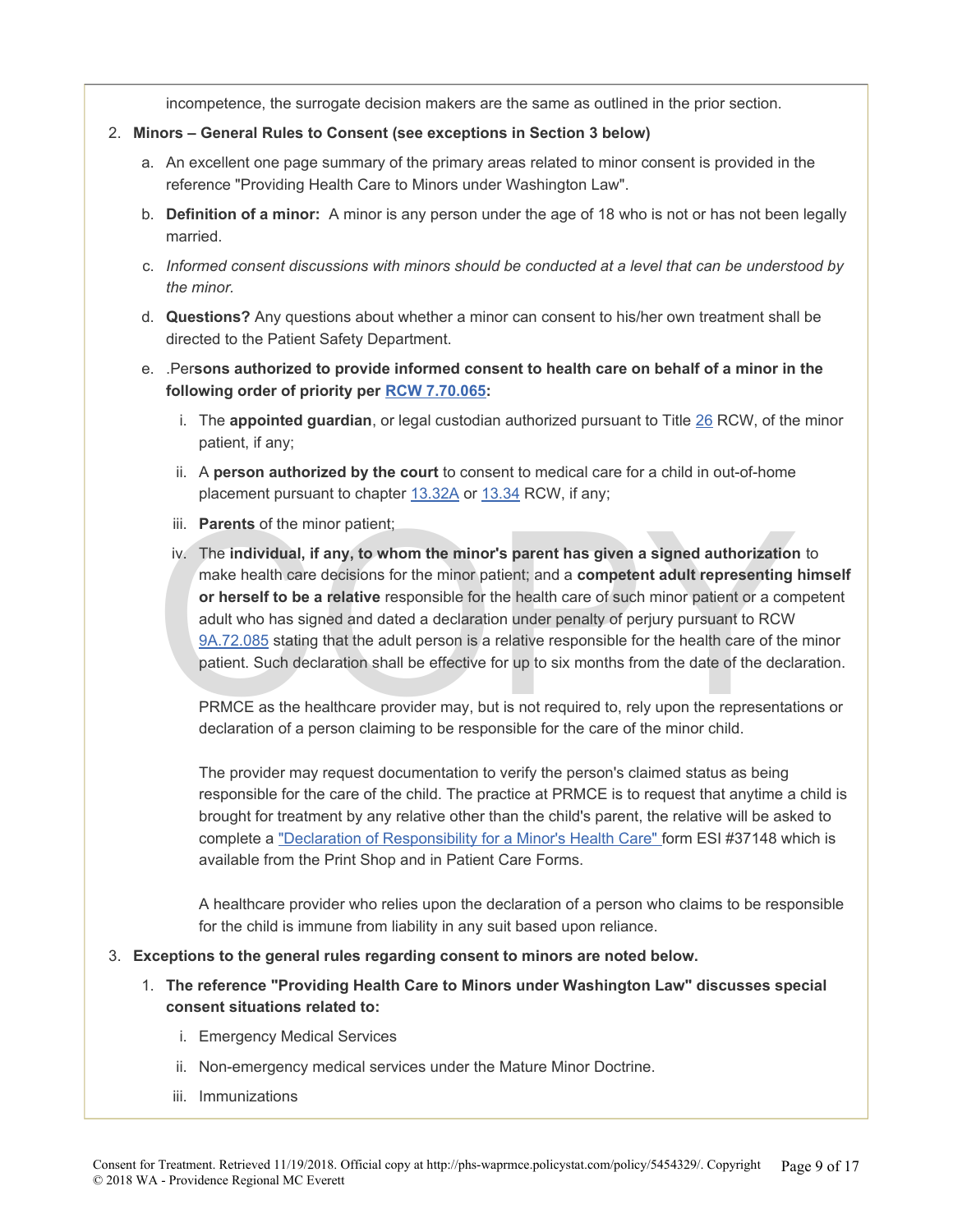- iv. Sexually Transmitted Disease Testing
- v. Birth Control Services
- vi. Prenatal Care services
- vii. Outpatient and inpatient mental health
- viii. Outpatient and inpatient substance abuse treatment.
- 2. **Emancipated Minors**. If emancipated, a minor may give consent. A minor who obtains a court order declaring emancipation may give consent (RCW [26.28.020](http://apps.leg.wa.gov/RCW/default.aspx?cite=26.28.020)). Absent a court order, there is no clear definition of an "emancipated" minor. The L.I.P. obtaining such consent must weigh the facts in making any such determination. Age, maturity, intelligence, training, experience economic independence and freedom from parental control are the factors which the Washington courts have stated must be considered (**Smith v. Seibly**, 72 Wn2d 16). When seeking consent of a minor for medical treatment, the L.I.P. should ask the minor questions to determine his/her capacity to understand the proposed medical treatment and should take careful notes of these questions and the minor's answers in order to document the maturity of the minor.
- 3. **Married Minors.** A married minor (even one who has been divorced or whose marriage has been annulled) is considered an adult for purposes of providing informed consent or refusal to treatment. To prove marital status, the patient should furnish a copy of the marriage certificate. If the certificate is not furnished, the consent of the parent or guardian should be obtained if possible. The minor may also fit the exception for "emancipated" minor.
- is not furnished, the consent of the parent or guardian should be obtained if possible. The mir-<br>also fit the exception for "emancipated" minor.<br>Minor with Divorced Parents. The parent having legal custody has the final au 4. **Minor with Divorced Parents.** The parent having legal custody has the final authority on consent issues, although the consent of either parent is sufficient. If there is a conflict between the parents, the one having legal custody shall make the determination. Regardless of the allocation of decisionmaking authority in the court order, either parent may make emergency decisions affecting the child's health.
- 5. **Non-Abandoned Minor Who's Parents are Unavailable.** This situation usually arises where the minor is away from home or in the care, custody or possession of schools, camp, sitter, etc. The hospital will accept a written consent by the minor's parent or legal guardian that such person in the care, custody or possession of the minor patient, can give consent. Also, note that consent may be implied in an emergency room.
- 6. **Minors Deserted or Abandoned by Parents.** It must first be established that the minor has been in fact abandoned or deserted by his/her parents. If so, then the matter should be referred to Patient Safety for an opinion as to who may properly give consent. Also, refer to the policy on reporting child abuse or neglect. Child Protective Services (CPS) should be contacted if there is a reasonable belief of abandonment, neglect or abuse.
- 7. **Minor Placed for Adoption.** In an agency adoption, when the agency has obtained a relinquishment from the natural parent, then the agency may consent. If a private placement, the hospital should obtain consent from the natural parent and if possible, from the prospective adoptive parents.
- 8. **Minors Who are Patients/Children of Minors.** A minor parent has the same right as any other parent to provide consent on behalf of his/her minor child, provided the minor is not so young or immature as to be incapable of giving informed consent.
- 9. **Minors in Government/Foster Care.** For children in the custody of foster parents or other placement pursuant to state action or court order, DSHS or the supervising governmental entity shall provide consent to non-emergency procedures.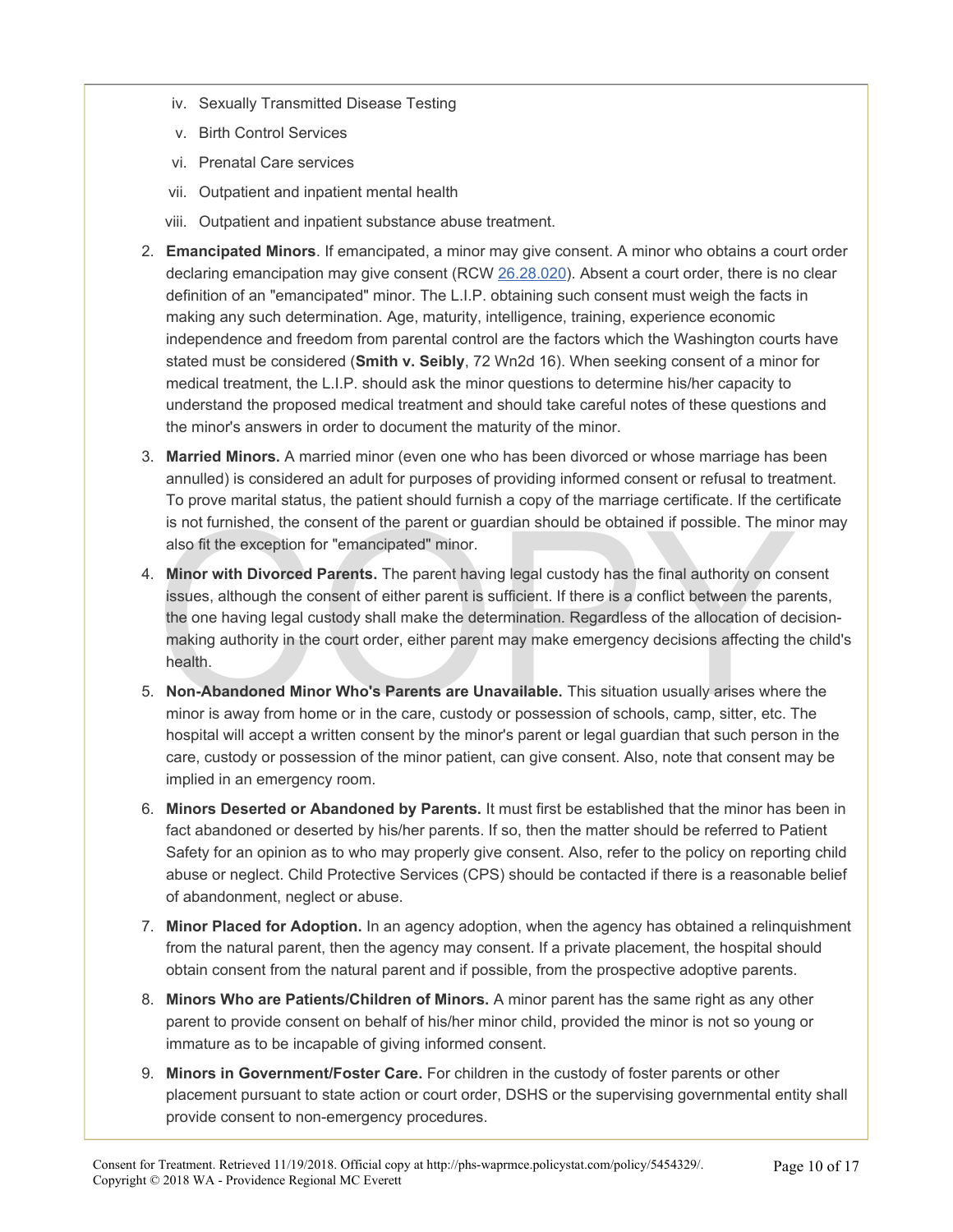10. **Minors on Active Duty with United States Armed Forces**. A minor who is serving on active duty with any branch of the United States Armed Forces may consent for hospital, medical or surgical care without having to obtain parental or guardian consent.

#### 4. **Surrogate Decision Makers**

- a. **Duty of Surrogate Decision-Maker.** Before any person authorized to provide informed consent on behalf of an incompetent patient exercises that authority, the person must first determine in good faith that the incompetent patient would consent to the proposed health care. If such a determination cannot be made, the decision to consent to the proposed health care may be made only after determining that the proposed health care is in the patient's best interest.
- b. **Priority of Surrogate Decision-Makers.** If the L.I.P. or other person seeking informed consent for proposed health care of the patient makes reasonable efforts to locate and secure authorizations from a surrogate decision-maker in the first or succeeding class and finds no such person available, authorization may be given by any person in the next class in the order of descending priority. However, no person under this section may provide informed consent to health care if:
	- i. A person of higher priority under this section has refused to give such authorization or;
	- ii. There are two or more individuals in the same class and the decision is not unanimous among all available members of that class.
- **Proof of Guardianship.** Proof that a person is the appointed guardian of the patient shall be provision of Letters of Guardianship issued by a court. If the Letters of Guardianship say that guardian is a limited guardian, c. **Proof of Guardianship.** Proof that a person is the appointed guardian of the patient shall be through provision of Letters of Guardianship issued by a court. If the Letters of Guardianship say that the guardian is a limited guardian, a true copy of the Order appointing the guardian should be examined to determine the limitations on the guardian's authority, to insure that the guardian has authority to make decisions "for the person" of the incompetent as well as for his/her financial estate. For Letters of Guardianship issued more than six (6) months prior to presentation, the health care provider may want to require proof of continued authority by requiring a current copy certified by the issuing Court.
- d. **Power of Attorney.** The power of attorney document must be examined carefully to insure that it is a "durable" power of attorney which states that it survives the incompetency of the patient, and also that it expressly grants authority to the attorney in fact to make health care decisions. Unless he/she is the spouse, adult child, parent or brother or sister of the principal, none of the following persons may act as the attorney in fact for the principal: any of the principal's L.I.P.'s, the L.I.P.'s employees or the owners, administrators or employees of the health care facility where the principal resides or receives care.
- e. **Limitations on Authority of Guardian/Attorney in Fact to Provide Surrogate Consent.** Both guardians and attorneys in fact under a power of attorney may **not** consent to the following health care procedures without prior court order:
	- i. Therapy or other procedure which induces convulsion.
	- ii. Surgery solely for purposes of psychosurgery;
	- iii. Amputation (may include certain surgeries to entirely remove diseased organs);
	- iv. Other psychiatric or mental procedures which are intrusive on the person's body integrity, physical freedom of movement, or the patient's "bill of rights" (see [RCW](http://apps.leg.wa.gov/RCW/default.aspx?cite=71.05.360) [71.05.360\)](http://apps.leg.wa.gov/RCW/default.aspx?cite=71.05.360) or;
	- v. Involuntarily commitment for mental health treatment, observation or evaluation, unless the procedures for involuntary commitment are followed.
- f. **Guardian Ad Litem; Pending Guardianship Proceeding:** A guardianship is initiated by some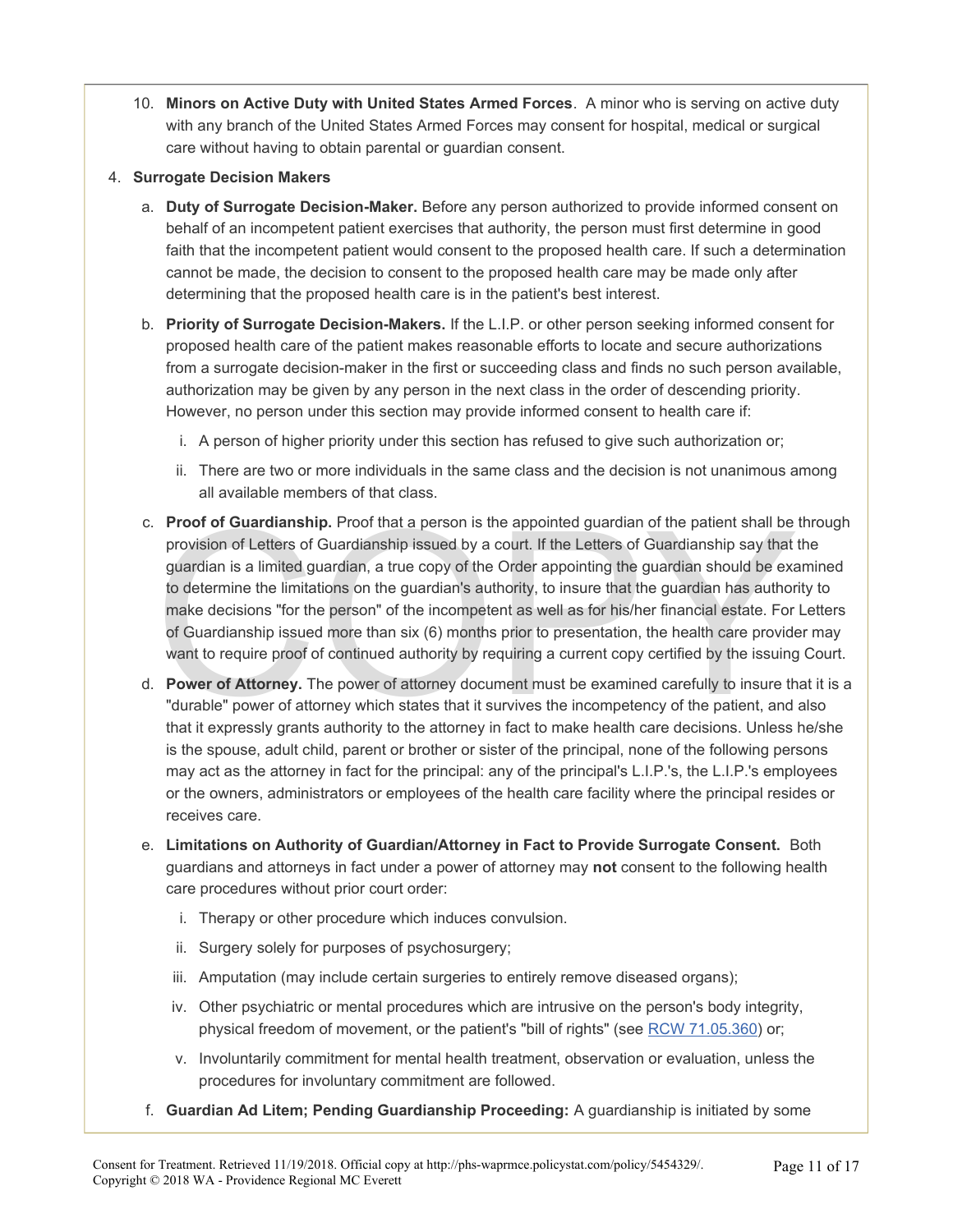interested person filing a petition in the Superior Court of the State of Washington. Upon filing the petition, a guardian ad litem is appointed on the determination of whether the person is incompetent and who the guardian should be. Guardian ad litems do not have the broad authority of a guardian. A guardian ad litem may not consent to discretionary of non-essential health care treatment; the court appointed guardian ad litem only has the authority to provide consent to emergency lifesaving medical services on behalf of the alleged incompetent or disabled person.

- g. **Standby Guardian.** A standby guardian is a person appointed by a regularly appointed guardian, to serve as guardian in the event of incapacity or unavailability of the court appointed guardian. The standby guardian shall have the authority to provide timely, informed consent to necessary medical procedures if the regular guardian cannot be located within four (4) hours after the need for such consent arises. The name, address and telephone number of the standby guardian should be in the court file for the guardianship proceeding.
- h. **Unusual or doubtful situations?** Contact the Patient Safety Department for assistance in determining who may sign, or if a court order is necessary to permit the procedure to be performed. For an emergency, consent is implied.

### **Appendix B - Special Informed Consent Requirements**

Various laws or regulations and certain circumstances impose special informed consent requirements.

- The University of the law implies consent by a patient to a blood alcohol test if certain conditst:<br>
Sold Alcohol Tests: The law implies consent by a patient to a blood alcohol test if certain condits:<br>
Sold Alcohol Tests: 1. **Blood Alcohol Tests:** The law implies consent by a patient to a blood alcohol test if certain conditions exist:
	- a. the patient was involved in an accident in which another person was injured;
	- b. there is a reasonable likelihood that the injured person may die as a result of his/her injuries and;
	- c. the patient is under arrest for the crime of driving under the influence of intoxicating liquor or drugs (RCW 46.61.502).
	- d. The hospital policy is to make a reasonable attempt to honor requests for blood alcohol specimens and tests for law enforcement agencies, provided the requesting law enforcement officer reads and signs the appropriate certification of foregoing circumstances. The hospital will agree to draw blood if undue restraint is not required. Where physical restraint is required, law enforcement agencies will have to provide restraint and, if deemed appropriate by the emergency room L.I.P., provide qualified professional personnel to withdraw blood for examination.
- 2. **HIV Testing**: The patient's informed consent for HIV testing is required, along with pre-and post-test counseling. In cases of occupational exposure to blood borne pathogens, both the exposed worker and the source patient must give consent for HIV testing of their blood. [WAC 246-100-207](http://apps.leg.wa.gov/WAC/default.aspx?cite=246-100-207) allows the provider/ lab to obtain either written or verbal informed consent prior to performing an HIV test. At PRMCE a patient may give consent before undergoing a procedure and the consent is documented in Section 1 of the Procedural Consent Form. See [Blood borne Pathogen Exposure Control Plan](https://phs-waprmce.policystat.com/policy/1770726/latest/?z=eyJpIjogMH0%3D) for more details.
- 3. **Photography**: The likeness of a patient may be recorded through a number of visual means, including still photography, videotaping, digital imaging, scans, and others. The term "patient photography" will be used for any such recording of a patient's likeness.
	- a. Consent for patient photography used in the diagnosis or treatment of the patient is obtained via the standard conditions of admission form patients sign when admitted, as well as in the *Consent for*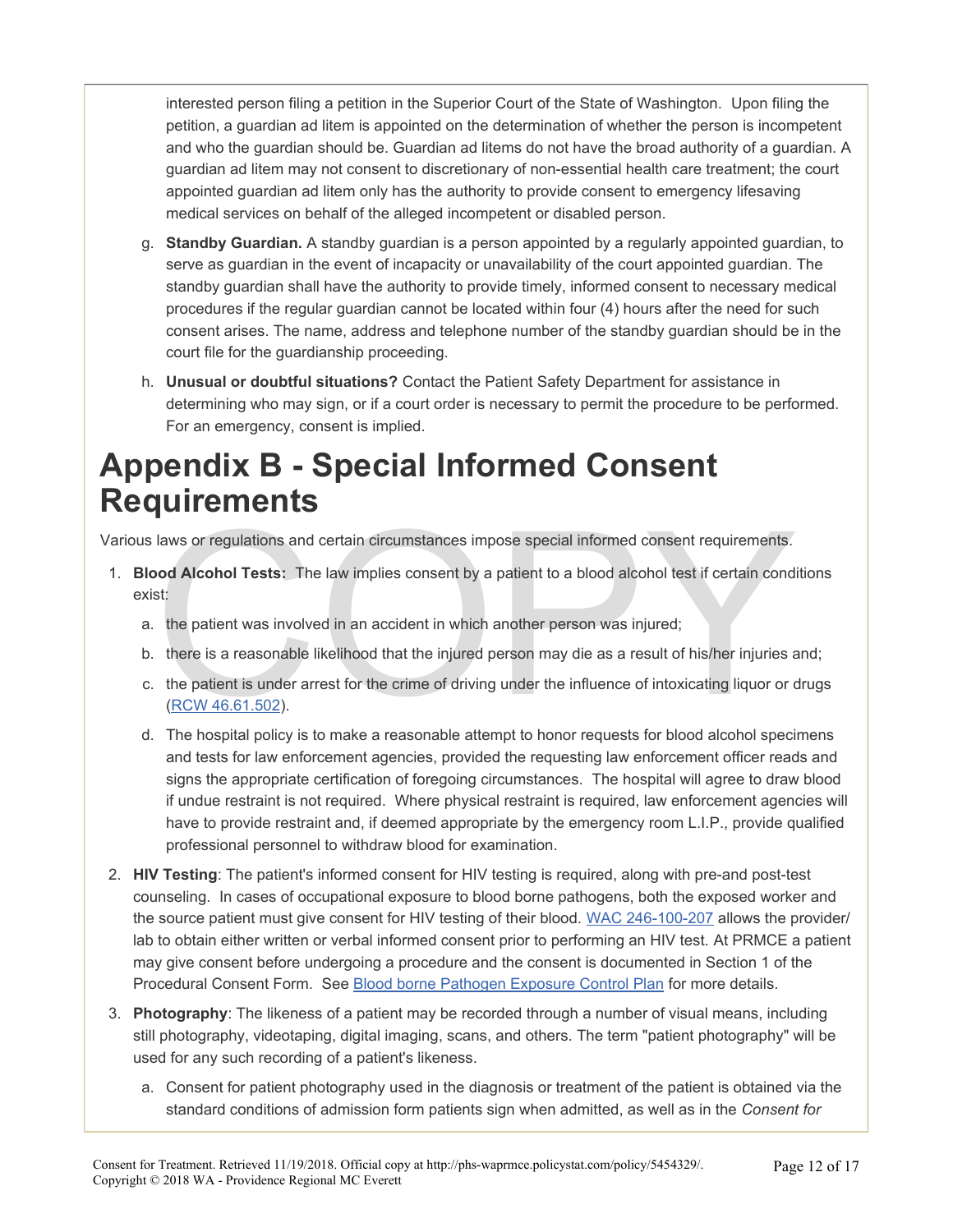*Operation or Invasive Procedure* form.

- b. Additional written authorization should be obtained before recording or filming any patient for purposes other than the identification, diagnosis, or treatment of that patient (such as medical education, staff teaching, or publicity purposes). The patient or his/her legal representative should sign and date the form "Patient Authorization for Marketing and Communications". For more details refer to the policy [Release of Information to the Media](https://phs-waprmce.policystat.com/policy/1966420/latest/?z=eyJpIjogMH0%3D)*.*
- 4. **Research Subjects:** All research, development, and related activities that involve human subjects, including informed consent requirements, must be reviewed and approved by the Institutional Review Board (IRB) prior to initiation of the activity. Specific written consent is required for each drug or device. In addition, drug manufacturers may provide specific consent forms. The particular consent form for each procedure, drug or device subject to these regulations and guidelines must be approved by the IRB.

aning consent must personally sign, date and time the informed consent document which has broved by WIRB. The patient or legal representative should receive a copy of the signed inform<br>sent document and any subsequent amen The investigator, or sub-investigator designated by the investigator (as defined on Form 1572) must obtain the informed consent. Informed consent must be obtained before non-routine screening procedures are performed and/or before any change in the subject's current medical therapy is made for the purpose of the clinical trial, whichever comes first. The patient should have ample opportunity to ask questions and to decide whether or not to participate in the clinical trial. The patient should not be coerced to participate or continue in a trial. The patient (or legal representative) and the individual obtaining consent must personally sign, date and time the informed consent document which has been approved by WIRB. The patient or legal representative should receive a copy of the signed informed consent document and any subsequent amendments. In situations where the patient can only be enrolled with the consent of a legal representative, the patient should still be informed of the clinical trial compatible with their level of understanding. In addition to the legal representative, the patient should (if capable) sign, date and time the informed consent document following the explanation of the trial. For additional information regarding research-related requirements, consult [Standards of Practice - Clinical](https://phs-waprmce.policystat.com/policy/1827226/latest/?z=eyJpIjogMX0%3D) **Research Department policy.** 

- 5. **Autopsies:** For additional details regarding autopsies, see policy Patient Death: Adult, Child or Fetal [Demise](https://phs-waprmce.policystat.com/policy/1862950/latest/?z=eyJpIjogMH0%3D).
	- 1. **Consent for autopsy.** Consents are to be obtained after expiration of adult or child. Autopsy may be requested by attending L.I.P., family, or ME. Autopsy permit is not required on ME's cases.
	- 2. The right to request or refuse an autopsy[\(RCW 68.50.101\)](http://search.leg.wa.gov/pub/textsearch/ViewRoot.asp?Action=Html&Item=2&X=1031140754&p=1) may be exercised by the following persons in the order of priority set out;
		- 1. the surviving spouse or state registered domestic partner;
		- 2. any child of the deceased individual who is 18 years of age or older;
		- 3. one of the parents of the decedent;
		- 4. legal-aged sibling;
		- 5. A person who was guardian of the decedent at the time of death
		- 6. Any other person or agency authorized or under an obligation to dispose of the remains of the decedent.
		- 7. Telegram is acceptable and/or phone authorization by two witnesses may be obtained.

#### 6. **Disposition of Remains:**

a. See revised code below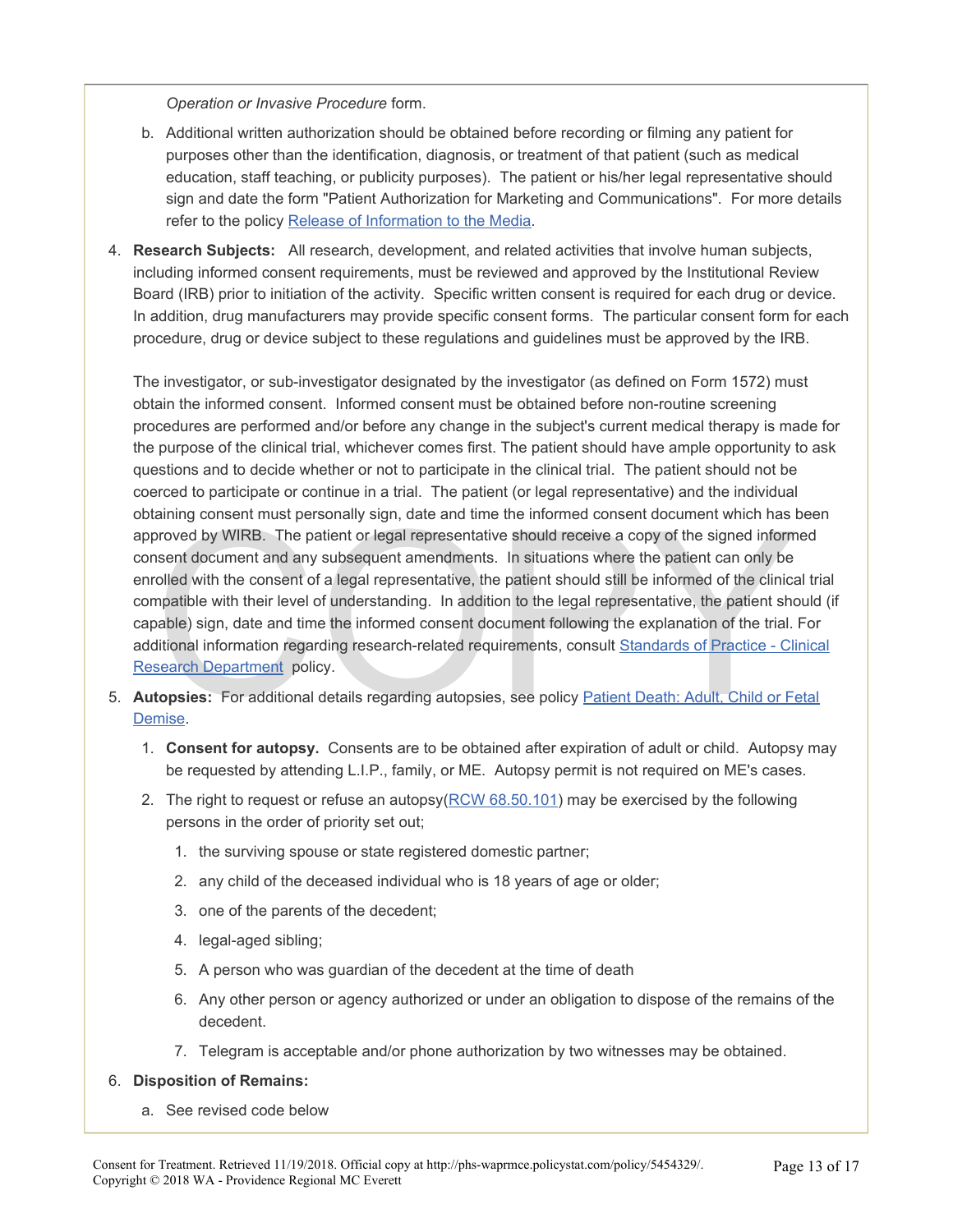#### **RCW 68.64.080**

**Persons authorized to make an anatomical gift — After donor's death.**

### **Appendix C - List of Invasive Procedures**

**Invasive Procedures are defined per Medical Staff Bylaws. The following is not an exhaustive list. It is intended to clarify some procedures which have been questioned.**

| <b>Procedure Name</b>                                | <b>Requires Informed Consent</b> |
|------------------------------------------------------|----------------------------------|
| <b>Ablations</b>                                     | <b>Yes</b>                       |
| <b>Amniocentesis</b>                                 | <b>Yes</b>                       |
| Angiogram                                            | <b>Yes</b>                       |
| Angiography                                          | <b>Yes</b>                       |
| <b>Angioplasties</b>                                 | <b>Yes</b>                       |
| Arthrogram                                           | <b>Yes</b>                       |
| Arterial Line insertion (performed alone)            | <b>Yes</b>                       |
| <b>Aspiration Cyst (simple/minor)</b>                | <b>No</b>                        |
| <b>Aspiration Cyst (complex)</b>                     | <b>Yes</b>                       |
| <b>Blood Administration</b>                          | <b>Yes</b>                       |
| <b>Blood Patch</b>                                   | <b>Yes</b>                       |
| <b>Bone Marrow Aspiration</b>                        | Yes                              |
| <b>Bone Marrow Biopsy</b>                            | Yes                              |
| <b>Bronchoscopy</b>                                  | <b>Yes</b>                       |
| <b>Capsule Endoscopy</b>                             | <b>Yes</b>                       |
| <b>Catherizations, Cardiac &amp; vascular</b>        | <b>Yes</b>                       |
| <b>Cardioversion</b>                                 | <b>Yes</b>                       |
| <b>Central Line</b>                                  | <b>Yes</b>                       |
| Chemotherapy                                         | <b>Yes</b>                       |
| <b>Chest Tube Insertion</b>                          | <b>Yes</b>                       |
| <b>Circumcision</b>                                  | <b>Yes</b>                       |
| Core Biopsy - (stereotactic or ultrasound<br>quided) | <b>Yes</b>                       |
| <b>Dialysis Catheter Insertion</b>                   | <b>Yes</b>                       |
| <b>Discogram</b>                                     | <b>Yes</b>                       |
| <b>Endoscopies</b>                                   | <b>Yes</b>                       |
| Epidural Catheter for chronic pain mgmt.             | <b>Yes</b>                       |
| <b>ERCP</b>                                          | <b>Yes</b>                       |
| <b>Feeding Tube (nasoenteral)</b>                    | <b>No</b>                        |

Consent for Treatment. Retrieved 11/19/2018. Official copy at http://phs-waprmce.policystat.com/policy/5454329/. Copyright © 2018 WA - Providence Regional MC Everett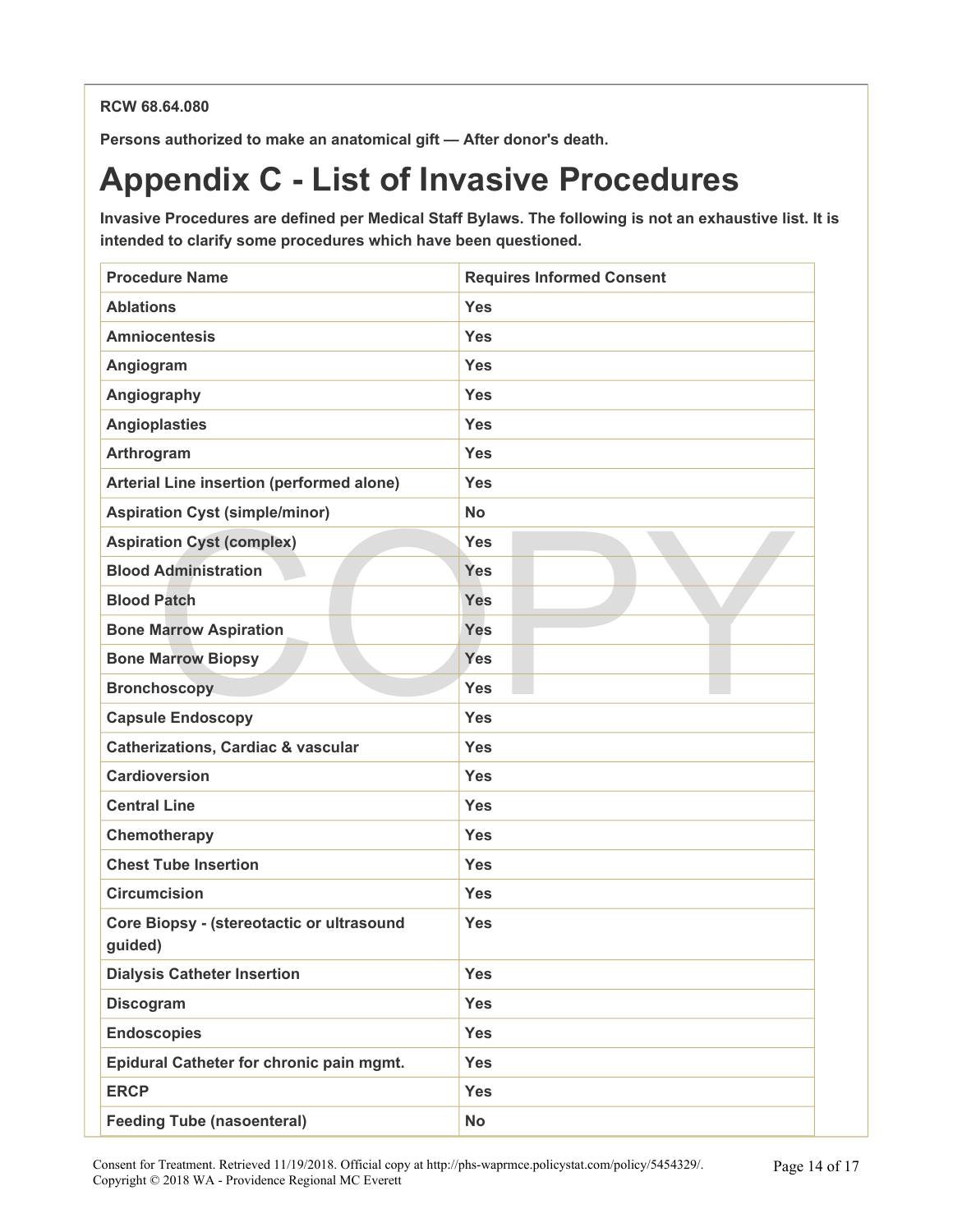| <b>Fine Needle Aspiration</b>                               | <b>Yes</b>                                                |
|-------------------------------------------------------------|-----------------------------------------------------------|
| <b>Fistulogram (Dialysis Shunt Angio)</b>                   | <b>No</b>                                                 |
| <b>Foley Catheter</b>                                       | <b>No</b>                                                 |
| Galactogram/Ductogram                                       | <b>Yes</b>                                                |
| <b>HIV Testing</b>                                          | <b>Yes</b>                                                |
| <b>Procedure Name</b>                                       | <b>Requires Informed Consent</b>                          |
| <b>I &amp; D Abscess</b>                                    | <b>Yes</b>                                                |
| <b>IV Contrast Media</b>                                    | <b>Yes</b>                                                |
| IV therapy                                                  | <b>No</b>                                                 |
| <b>Joint Injection</b>                                      | <b>Yes</b>                                                |
| Joint relocation with sedation                              | <b>Yes</b>                                                |
| <b>Lumbar Puncture</b>                                      | <b>Yes</b>                                                |
| Lymphoscintigraphy                                          | <b>No</b>                                                 |
| Myelogram                                                   | <b>NO</b>                                                 |
| <b>Needle Localization mammogram</b>                        | <b>Yes</b>                                                |
| <b>Non-OR Eye Laser Procedure</b>                           | <b>Yes</b>                                                |
| <b>Paracentesis</b>                                         | <b>Yes</b>                                                |
| <b>Percutaneous aspirations &amp; biopsies</b>              | <b>Yes</b>                                                |
| <b>Pericardial tap</b>                                      | <b>Yes</b>                                                |
| <b>Perinatal Blood Testing</b>                              | Yes                                                       |
| <b>PICC Line</b>                                            | <b>Yes</b>                                                |
| <b>Porta Cath Insertion</b>                                 | <b>Yes</b>                                                |
| <b>Radiation Therapy</b>                                    | <b>Yes</b>                                                |
| <b>RF Ablation</b>                                          | <b>Yes</b>                                                |
| Sedation, deep                                              | <b>Yes</b>                                                |
| Sedation, procedural/moderate                               | <b>Yes</b>                                                |
| Sinogram                                                    | <b>Yes</b>                                                |
| <b>Swan Ganz Line</b>                                       | <b>Yes</b>                                                |
| <b>Thoracentesis</b>                                        | <b>Yes</b>                                                |
| TIPS (Transjugular intrahepatic portosystemic<br>shunt)     | <b>Yes</b>                                                |
| <b>TPA administration</b>                                   | Yes but not required when TPA is used to<br>clear a line. |
| <b>Transesophageal Echocardiograms (performed</b><br>alone) | <b>Yes</b>                                                |
| <b>Tube Change (gastrostomy/PEG)</b>                        | <b>No</b>                                                 |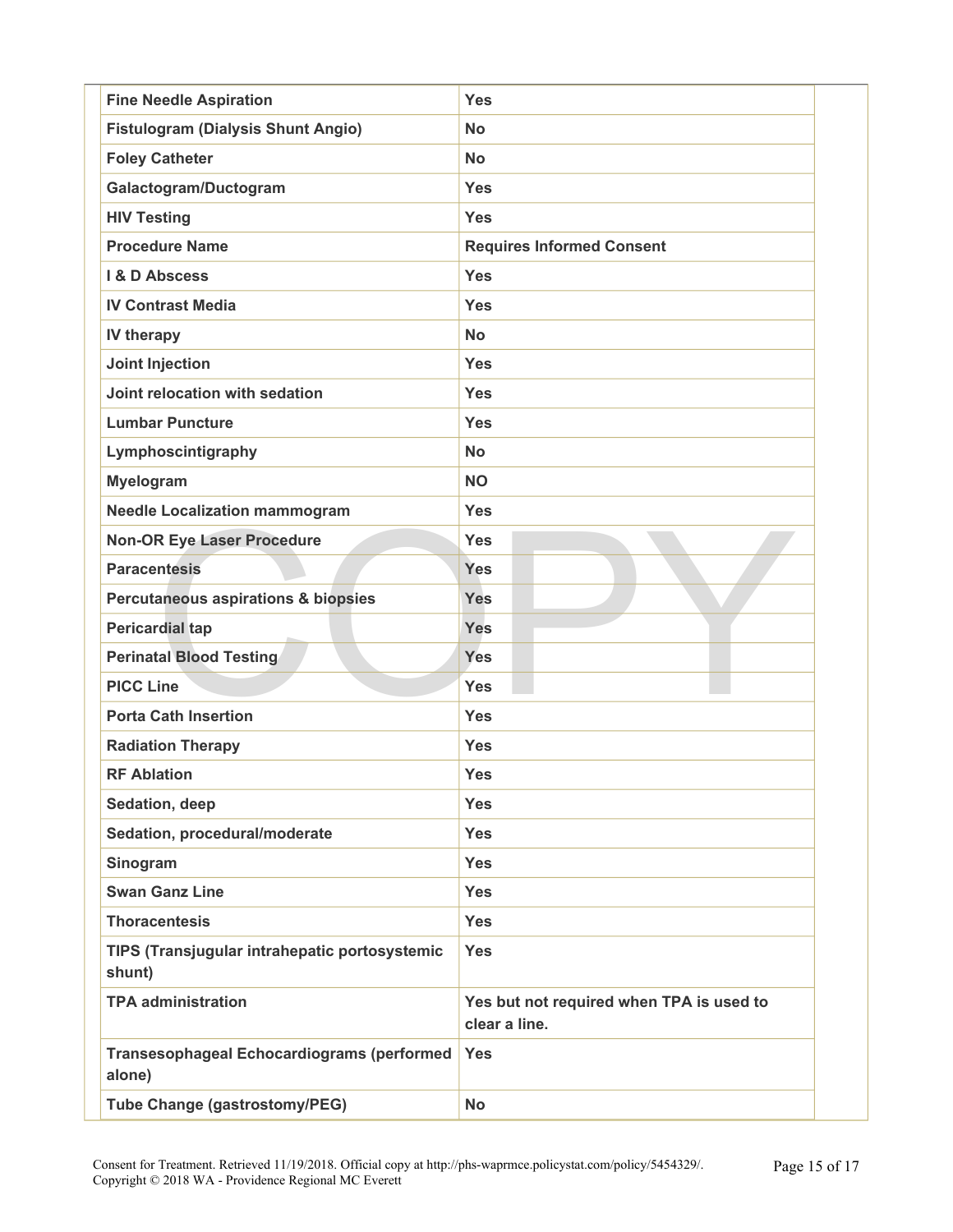| Tube Check (such as biliary tubes) | <b>No</b>  |
|------------------------------------|------------|
| <b>Umbilical Artery/Vein Line</b>  | <b>Yes</b> |
| Venipuncture                       | <b>No</b>  |
| Ventricular tap                    | <b>Yes</b> |
| Vertebroplasty                     | <b>Yes</b> |
| <b>Voiding Cystourethrogram</b>    | <b>Yes</b> |
| <b>White Cell Study</b>            | <b>Yes</b> |

#### **68.64.080**

Persons authorized to make an anatomical gift — After donor's death.

- 1. Subject to subsections (2) and (3) of this section and unless barred by RCW [68.64.060](http://apps.leg.wa.gov/rcw/default.aspx?cite=68.64&full=true) or [68.64.070](http://apps.leg.wa.gov/rcw/default.aspx?cite=68.64&full=true), an anatomical gift of a decedent's body or part may be made by any member of the following classes of persons who is reasonably available, in the order of priority listed:
	- a. An agent of the decedent at the time of death who could have made an anatomical gift under RCW [68.64.030\(](http://apps.leg.wa.gov/rcw/default.aspx?cite=68.64&full=true)2) immediately before the decedent's death;
	- b. The spouse, or domestic partner registered as required by state law, of the decedent;
	- c. Adult children of the decedent;
	- d. Parents of the decedent;
	- e. Adult siblings of the decedent;
	- f. Adult grandchildren of the decedent;
	- g. Grandparents of the decedent;
	- Adult children of the decedent;<br>
	Parents of the decedent;<br>
	Adult siblings of the decedent;<br>
	Comparents of the decedent;<br>
	Comparents of the decedent;<br>
	The persons who were acting as the guardians of the person of the decede h. The persons who were acting as the guardians of the person of the decedent at the time of death; and
	- i. Any other person having the authority under applicable law to dispose of the decedent's body.
- 2. If there is more than one member of a class listed in subsection (1)(a), (c), (d), (e), (f), (g), or (h) of this section entitled to make an anatomical gift, an anatomical gift may be made by a member of the class unless that member or a person to which the gift may pass under RCW [68.64.100](http://apps.leg.wa.gov/rcw/default.aspx?cite=68.64&full=true) knows of an objection by another member of the class. If an objection is known, the gift may be made only by a majority of the members of the class who are reasonably available.
- 3. A person may not make an anatomical gift if, at the time of the deceased individual's death, a person in a prior class under subsection (1) of this section is reasonably available to make or to object to the making of an anatomical gift.
	- 1. Subject to subsections (2) and (3) of this section and unless barred by RCW [68.64.060](http://apps.leg.wa.gov/RCW/default.aspx?cite=68.64.060) or [68.64.070](http://apps.leg.wa.gov/RCW/default.aspx?cite=68.64.070), an anatomical gift of a decedent's body or part may be made by any member of the following classes of persons who is reasonably available, in the order of priority listed:
		- a. An agent of the decedent at the time of death who could have made an anatomical gift under RCW [68.64.030](http://apps.leg.wa.gov/RCW/default.aspx?cite=68.64.030)(2) immediately before the decedent's death;
		- b. The spouse, or domestic partner registered as required by state law, of the decedent;
		- c. Adult children of the decedent;